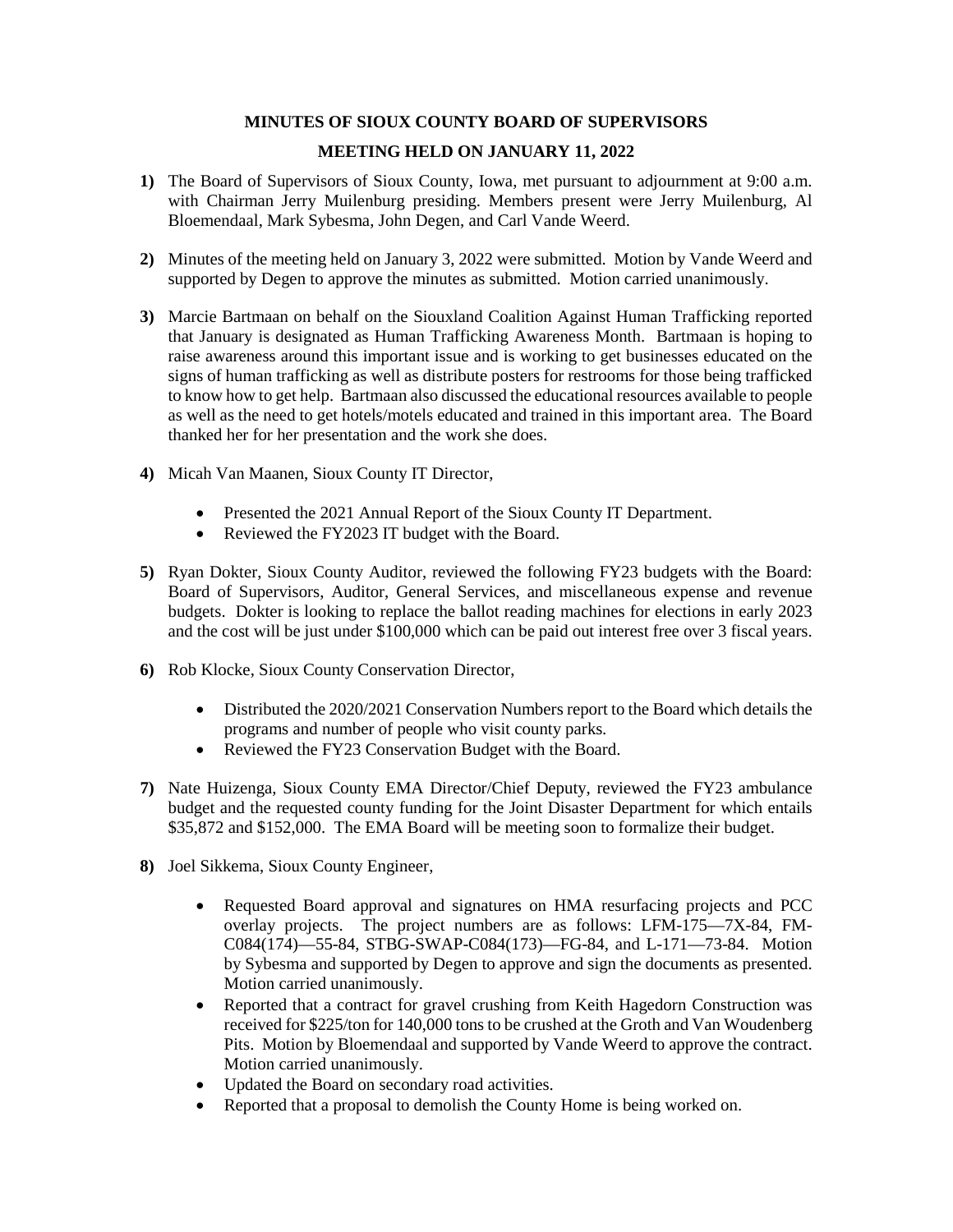- **9)** Motion by Vande Weerd and supported by Bloemendaal to approve the claims for January 11, 2022, as presented by the County Auditor. Motion carried unanimously.
- **10)** Tom Kunstle, Sioux County Attorney, reviewed the FY23 Attorney Budget and the District Court Budget with the Board.
- **11)** Chairman Muilenburg initiated discussion regarding a letter to be formed to send to the Iowa Utilities Board. The Board requested that the County Attorney to modify the letter Plymouth County sent and present it for Board approval at the January 18 meeting.
- **12)** At 10:57 a.m., Supervisor Sybesma left the meeting.
- **13)** A contest existed for the three official county newspapers and the number of subscribers for each newspaper are noted below:

| Newspapers                    | Subscribers            |
|-------------------------------|------------------------|
| <b>Sioux Center News</b>      | 1.062                  |
| Siouxland Press               | 795                    |
| Capital-Democrat              | 777                    |
| Hawarden Independent/Examiner | Did not furnish a list |

Motion by Bloemendaal and supported by Vande Weerd to appoint Sioux Center News, Siouxland Press, and Capital-Democrat as the three official county newspapers for 2022. Motion carried, one member absent.

- **14)** Ryan Dokter, Sioux County Auditor,
	- Requested an adjustment to the wages paid to election workers. Currently, election workers are paid \$11/hour. Dokter is recommending that election workers be paid \$12/hour and for the precinct chairpersons, pay those workers \$15/hour as they have oversight duties of the precinct on election day, as well as pick and return all of the election equipment. Motion by Vande Weerd and supported by Degen to approve the election worker wages at \$12/hour and for precinct chairpersons, \$15/hour effective immediately. Motion carried, one member absent.
	- Reported on the OSHA ETS. The State of Iowa believes it meets the minimum standards of the OSHA ETS therefore will not require employers over 100 employees to have their employees prove their vaccination status, nor wear masks. The Auditor's Office will continue to closely monitor the situation as the US Supreme Court heard oral arguments on Friday, January 7 regarding the OSHA ETS.

**15)** Committee Reports:

- **Degen** Attended a recent Conservation Board meeting and John Brantsen requested a 3 or 5K run at Oak Grove. Updates were received on the Nature Center and ARPA funding.
- **Muilenburg & Vande Weerd** Reported on the ARPA Committee meeting from January 6. The committee reviewed new applications and reported again that the deadline to apply for funding is March 1, 2022.
- **16)** Motion by Vande Weerd and supported by Degen to adjourn the meeting. Motion carried, one member absent and the meeting was adjourned at 11:20 a.m. until Tuesday, January 18, 2022.